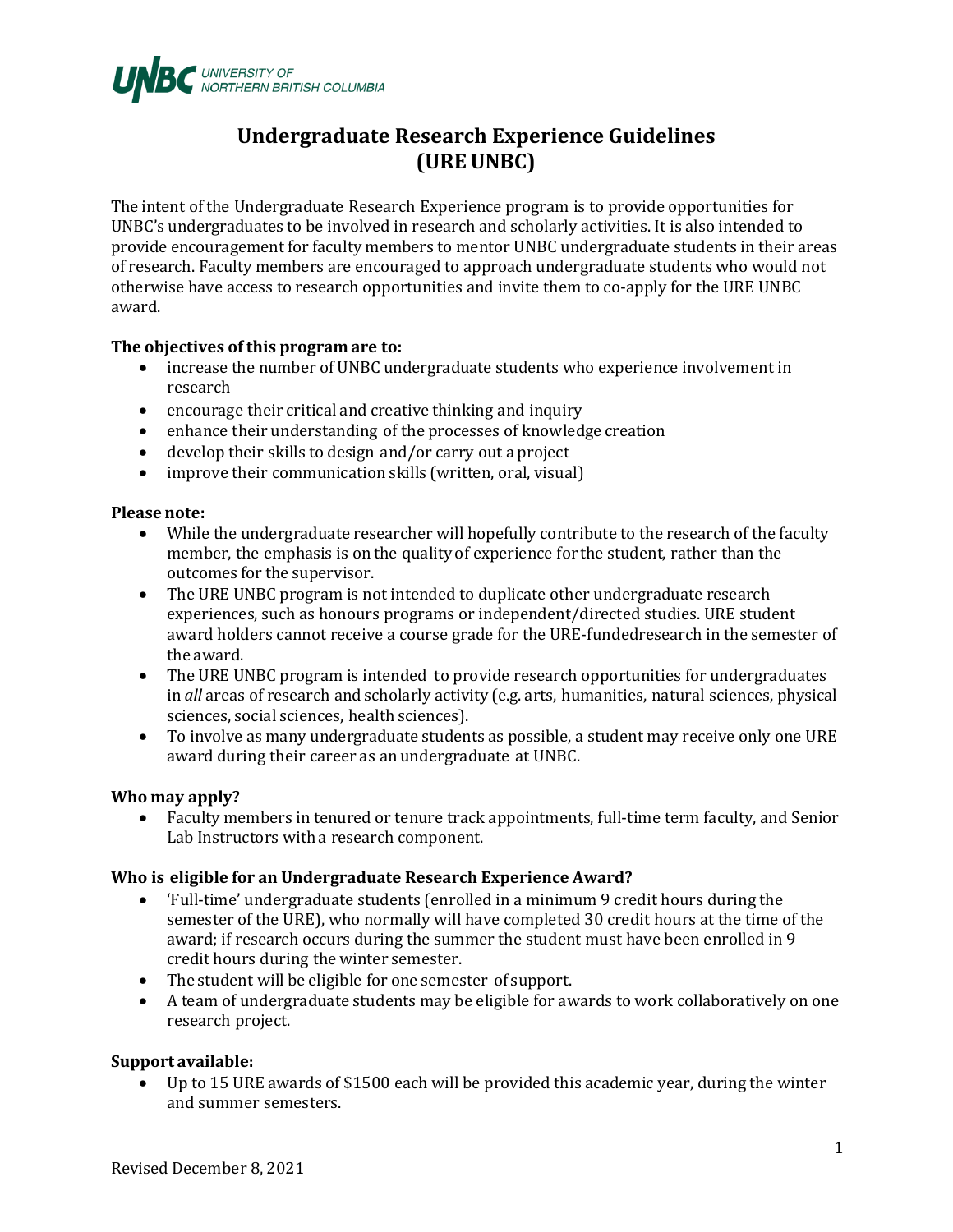

- URE awards will be paid out to the student bi-weekly over the course of the term.
- It is expected that the student will dedicate between 100-110 hours to the research activity during the term in which the award is made.
- The allocation of the awards will be approximately evenly split between the fivefaculties.
- A small amount of additional support may be available for travel costs to research site(s).

# **Undergraduate research/scholarly activity experience activities may include** (but are not limited to):

- assisting with research design
- data collection
- data analysis
- participation in the production of a creative work, informed by research
- knowledge mobilization/knowledge transfer activities

#### **Criteria for selection of project:**

- quality of research proposal
- potential richness of research experience for the undergraduate student
- clarity of expectations for learning outcomes

# **Criteria for selection of student:**

- academic record of student
- absence of previous opportunities for involvement in supervised research in a university setting
- commitment to providing a summary of their research experience and short presentation of their work (see 'Commitments and Expectations', below)
- written statement (200-300 words) by the student regarding how this opportunity will benefit their undergraduate learning experience

The distribution of these awards will reflectthe diversity of research and scholarly activity at UNBC.

An important goal of the URE UNBC program is to involve students who would not normally have the chance to be involved in research. Supervisors are encouraged to consider this goal when selecting students to participate.

#### **Commitments and Expectations:**

- Faculty member will commit to reviewing the 'Supervision of Undergraduate Research Students at UNBC' document, available on the Office of Research website at: [http://www.unbc.ca/sites/default/files/sections/research/undergrad-research-award](http://www.unbc.ca/sites/default/files/sections/research/undergrad-research-award-info-supervisors.pdf)[info-supervisors.pdf.](http://www.unbc.ca/sites/default/files/sections/research/undergrad-research-award-info-supervisors.pdf)
- Faculty member will commit to providing feedback to the student during and after the student's research experience.
- Student will commit to providing a short (2–3 page) summary report on research activities they engaged in, including title and 'abstract' ofthe research pursued (no more than 200 words), outcomes of the project, and assessment of experience.
	- $\circ$  In the assessment of the experience students are encouraged to reflect on their learning and, in particular, are asked to respond to the followingquestions:
		- 1) Did the experience enhance your research skills? Please explain your response.